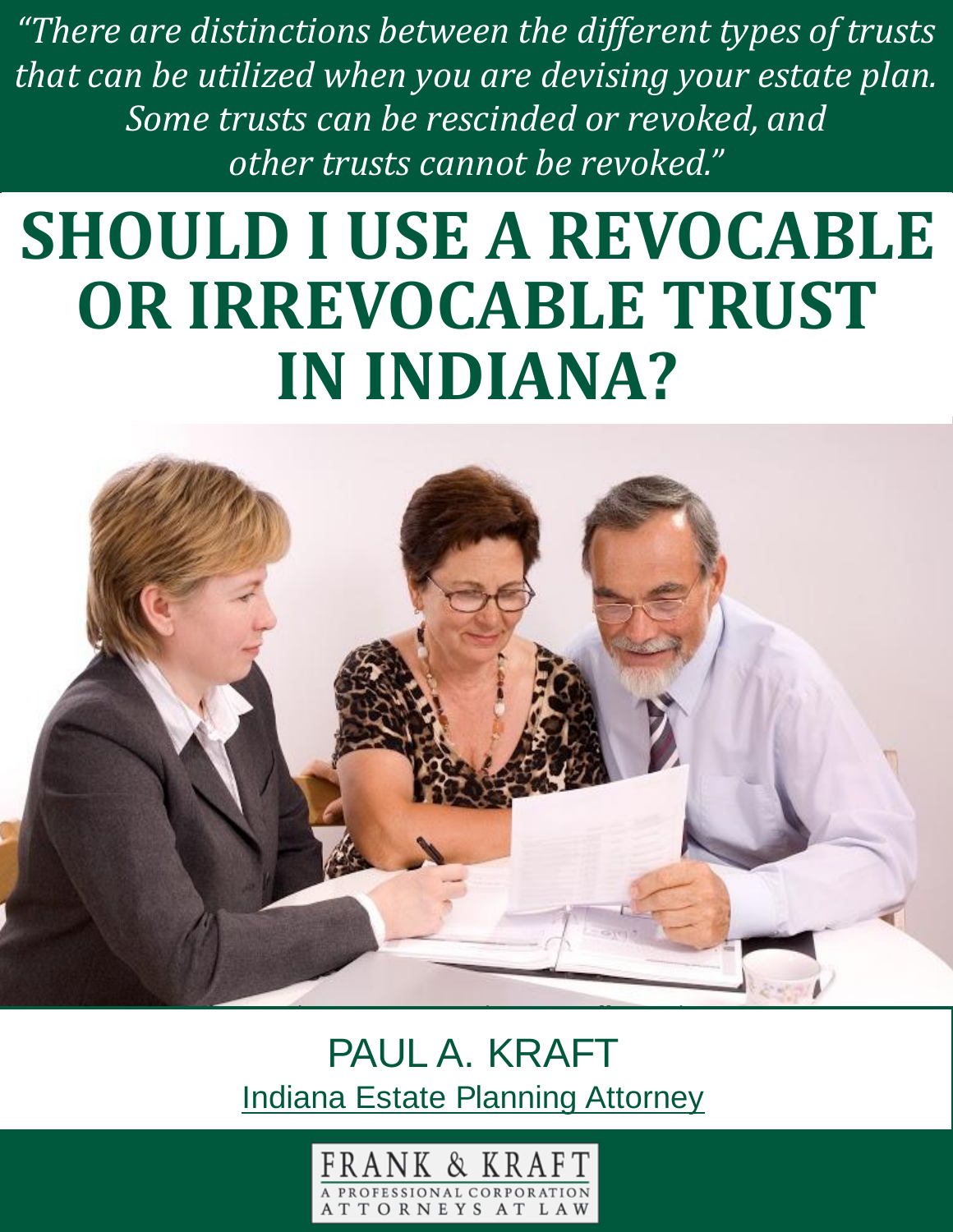

If you have not looked into the subject, you may be under the impression that a will versus a trust is an either/or proposition. In fact, this is not the case. There are various different types of trusts, and they serve different respective purposes.

A major distinction between the types of trusts is the right of revocation. There are trusts that you can revoke or dissolve after you create them, and there are also irrevocable trusts. Let's look at the details.

### **REVOCABLE LIVING TRUSTS**

A very commonly used asset transfer vehicle is the revocable living trust. Since you can in fact revoke the trust at any time, you do not have to be concerned about losing control of the assets while you are living. This could be viewed as a positive benefit.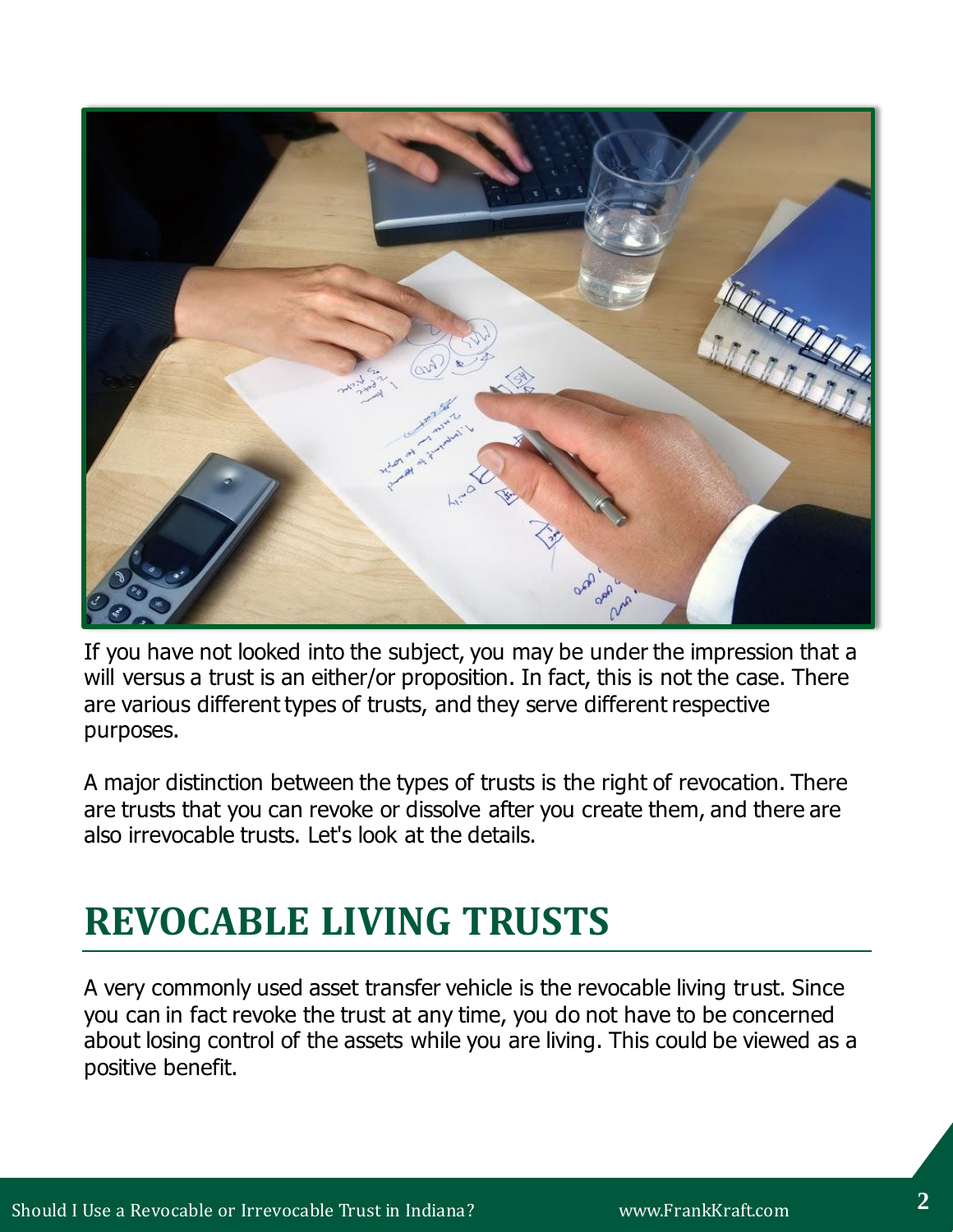

The right of revocation is not the only way that you control this type of trust. If you create a revocable living trust, you are called the grantor of the trust in legal parlance. The trustee is the person or entity who administers the trust, and the beneficiary is the person who receives monetary distributions from the trust.

As the grantor of a living trust, you can act as the trustee and the beneficiary while you are living, and most people do choose to assume these roles. Since you are the trustee, you control the trust while you are alive and well.

The ultimate goal is to get assets into the hands of your loved ones after you pass away. To make this happen, you name a trustee to

succeed you after your passing, and you name a successor beneficiary. After you are gone, the successor trustee would follow your instructions and distribute assets to the beneficiary in a timely and efficient manner.

A revocable living trust will facilitate efficient asset transfers, and you can also include spendthrift protections when you establish this type of trust. It would be possible to instruct the trustee to distribute limited assets over an extended period of time to preserve the viability of the trust for the long haul.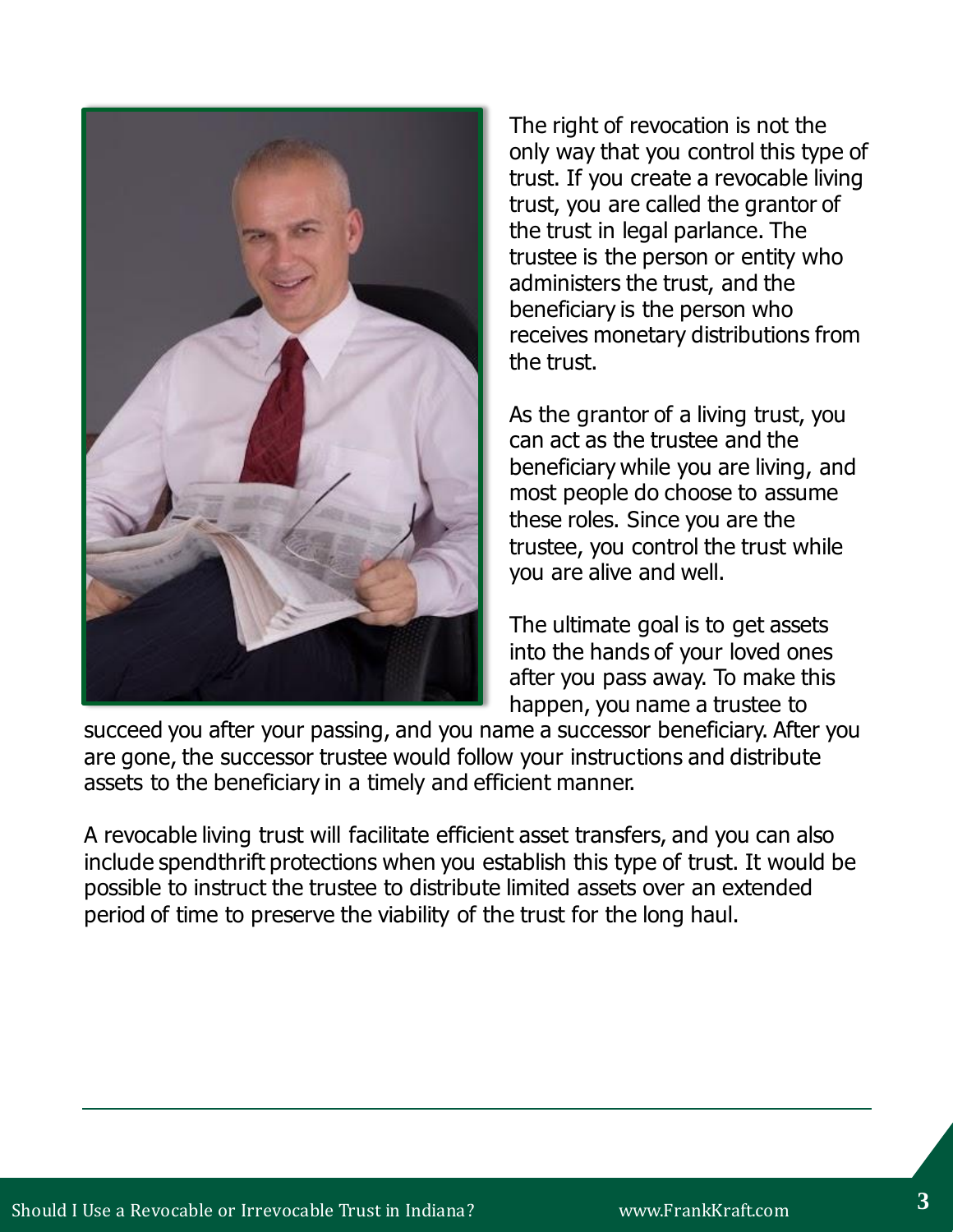# **IRREVOCABLE TRUSTS**



Irrevocable trusts are used to satisfy more advanced estate planning objectives. When you have this type of trust, you are surrendering incidents of ownership, because you cannot change your mind and take back direct personal possession of the assets. This can sound disconcerting, but there are some good reasons why you may want to establish an irrevocable trust.

These trusts are used by people who are exposed to estate taxes. When you convey assets into an irrevocable wealth preservation trust, you are removing the assets from your own name for estate tax purposes. Irrevocable trusts can also be used to protect assets from litigants seeking redress.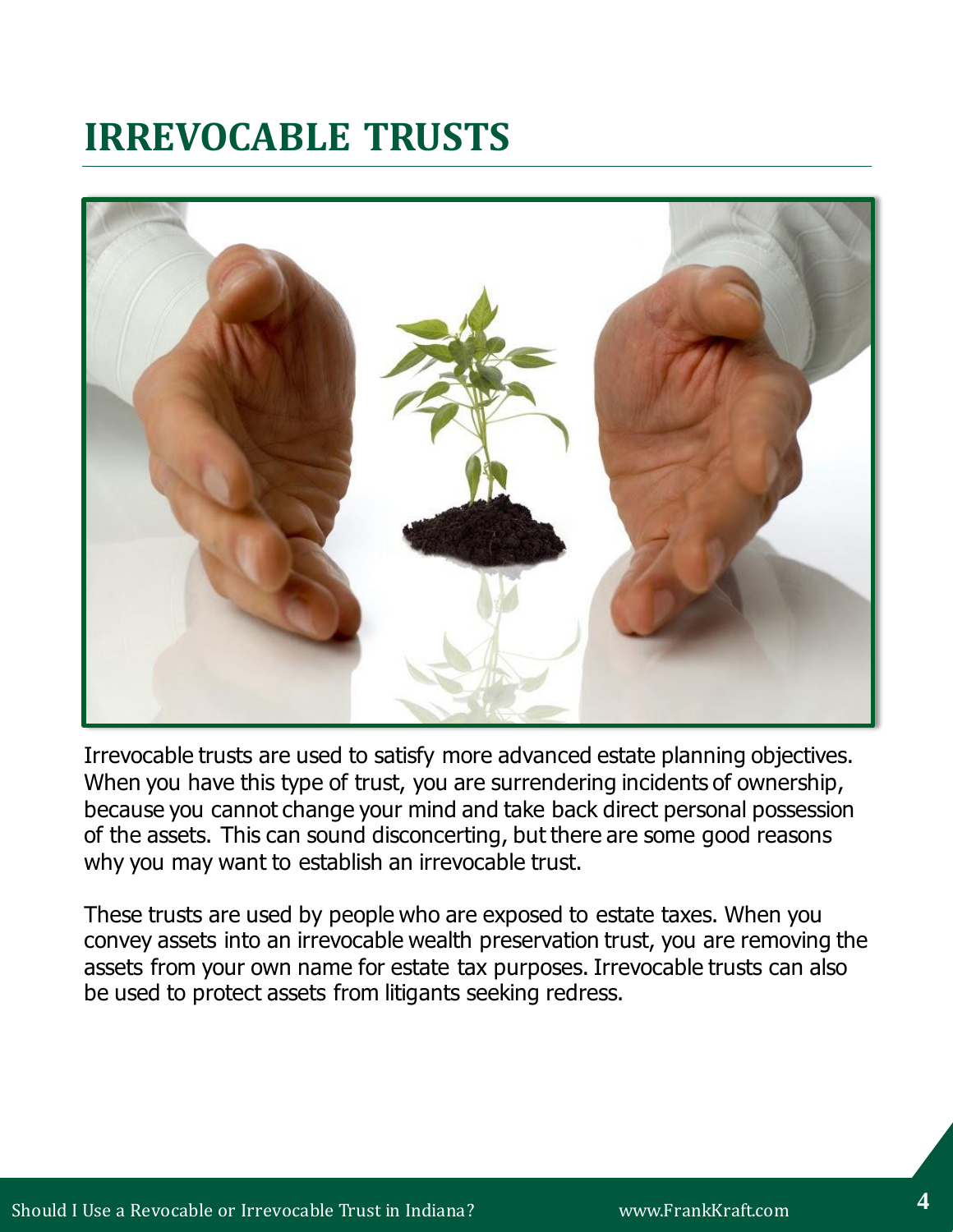

Medicaid planning is another objective that can enter the picture. The majority of senior citizens will someday need help with their dayto-day needs, with many of them residing in nursing homes or assisted living communities. These facilities are quite expensive, and Medicare does not pay for long-term care.

The Medicaid program does pay for living assistance, but it is a needbased program. You cannot qualify if you have significant assets in your own name. If you were to convey assets into an irrevocable Medicaid trust, they would not be looked upon as your personal property if you were ever to apply for Medicaid to pay for long-term care.

Plus, you could create an incomeonly Medicaid trust. The principal

would not count against you if you were to apply for Medicaid, but you could continue to receive income from the earnings of the trust before you apply for Medicaid coverage.

# **SUMMARY**

There are distinctions between the different types of trusts that can be utilized when you are devising your estate plan. Some trusts can be rescinded or revoked, and other trusts cannot be revoked.

Though you may feel a sense of security if you create a trust that you can revoke, these trusts do not satisfy certain objectives. Assets in a revocable trust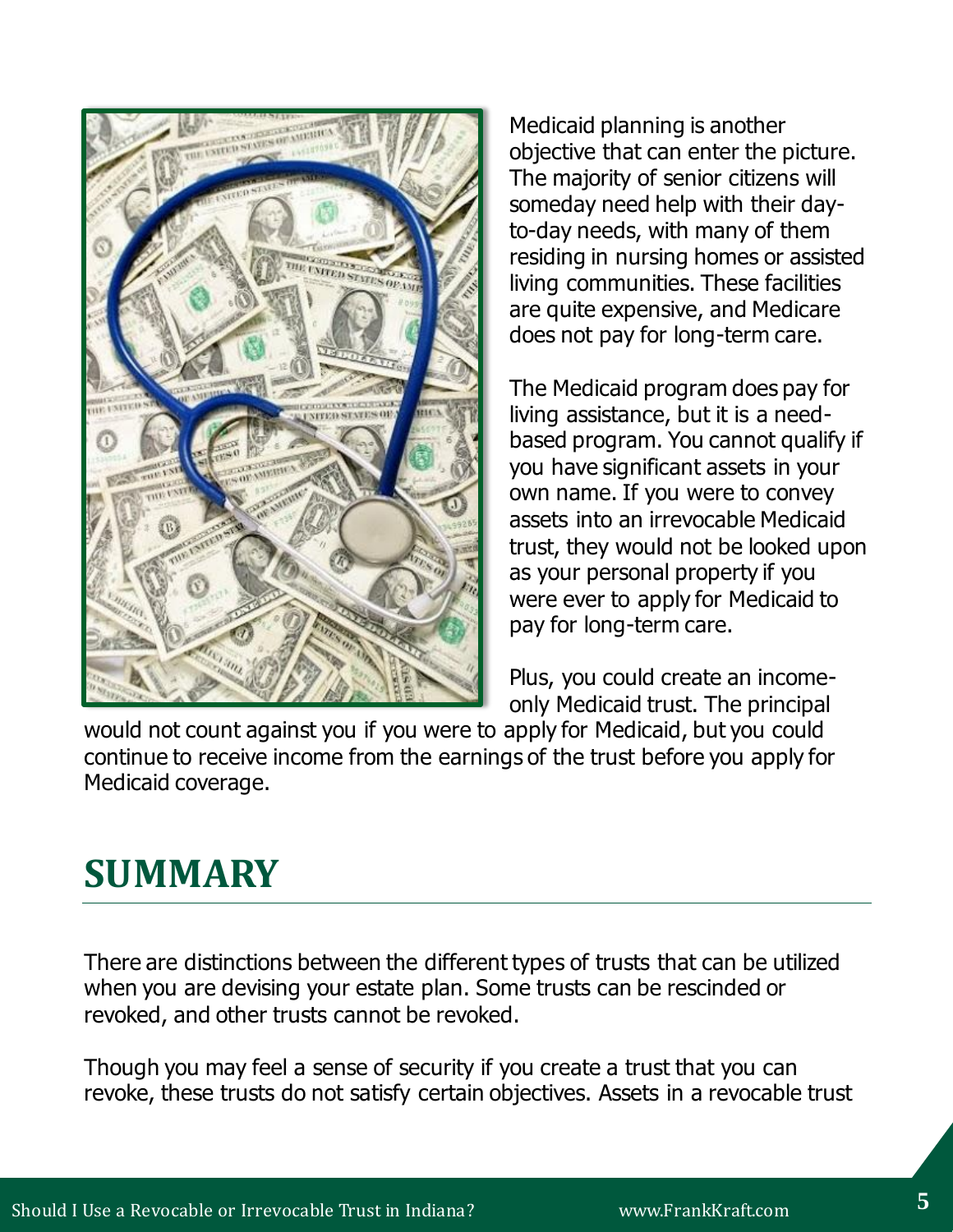would be part of your estate for tax purposes, they would be in play if you were to be sued, and they would be counted if you were to apply for Medicaid.

On the other hand, you surrender incidents of ownership when you establish an irrevocable trust, so these trusts are used for estate tax efficiency purposes, asset protection, and Medicaid planning purposes.

To learn more about trusts, schedule a consultation with a licensed estate planning attorney.



#### **REFERENCES**

American Bar Association

[http://www.americanbar.org/groups/real\\_property\\_trust\\_estate/resources/estate](http://www.americanbar.org/groups/real_property_trust_estate/resources/estate_planning/revocable_trusts.html) [\\_planning/revocable\\_trusts.html](http://www.americanbar.org/groups/real_property_trust_estate/resources/estate_planning/revocable_trusts.html)

[http://www.americanbar.org/groups/real\\_property\\_trust\\_estate/resources/estate](http://www.americanbar.org/groups/real_property_trust_estate/resources/estate_planning.html) [\\_planning.html](http://www.americanbar.org/groups/real_property_trust_estate/resources/estate_planning.html)